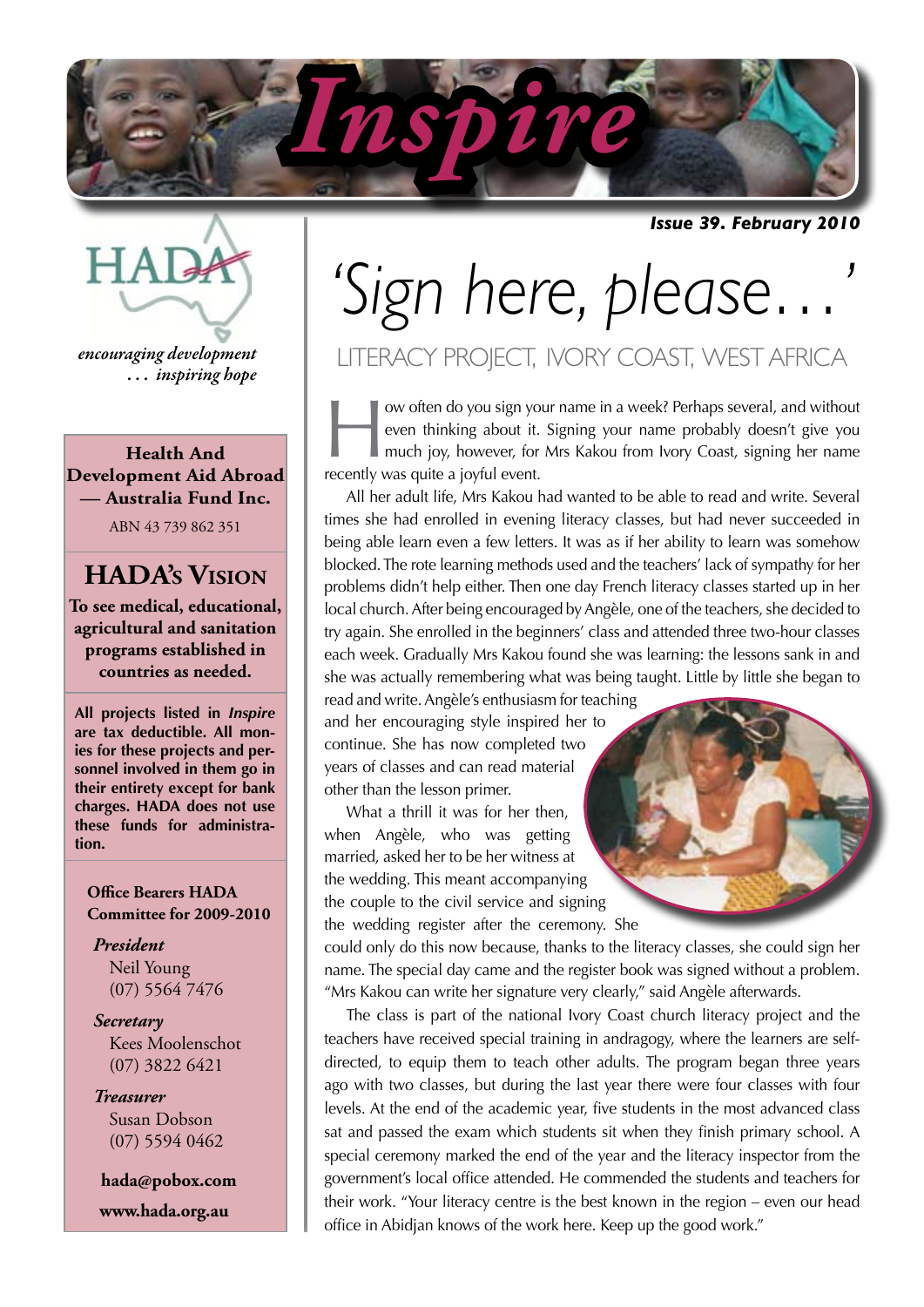## RESTORED: **RESTUNCE:**<br>Mobility and Dignity MEPAL FELLOWSHIP *NEPAL FELLOWSHIP*

s in previous years, CATS (Community Awakening and Transformation Society)<br>operates an eight-bed patient hostel for poor tuberculosis (TB) and leprosy patients.<br>They require intensive outpatient treatment in Ghorahi, but a operates an eight-bed patient hostel for poor tuberculosis (TB) and leprosy patients. They require intensive outpatient treatment in Ghorahi, but are too poor to pay for accommodation (or are turned away from accommodation due to the stigma of their disease). This facility is important because without it some TB patients would not be able to receive treatment for their condition and not be able to work to support their families. TB is contagious.

> Patients are at high risk of death, disability and deformity. The latter often leads to abandonment by their spouse and being rejected by their community. Counselling, health education and the adult literacy program are also provided for patients with the goal that they will leave the facility in good physical and mental health to be fully productive members of their families and communities. This year, CATS patient hostel admitted 22 TB patients: four females and 18 males. The total number of bed days was 1677. All the patients received counselling and health education and four received adult literacy assistance.

## SOME PATIENTS' STORIES ...

Be.

*NEPAL*

INDIA

 $a<sub>n</sub>$ 

**Dhani Rawat**, a 52-year-old lady resident of Laxmipur VDC 8 Dang, had a traffic accident ten years ago which caused her a lifelong problem. After the accident occurred she was taken to Nepalgunj Hospital (seven hours bus ride from Dang). She had primary level treatment there. Since both her tibia and fibula bones were severely fractured she needed an operation, but due to lack of financial support she could not have any further treatment so the fractured leg was left untreated.

As the time passed, though some self-healing took place, she always had bone infection with pain and remained in the same condition for many years. After her accident she was abandoned by her husband, which added significant extra emotional pain. Since then, she is living alone in a small hut in the village. She has one married daughter and sometimes she visits her mother. Though it's difficult, she is selfsupported so far. Nevertheless her neighbours are also helping her to some extent. She does some kind of handicrafts work (making ropes, baskets etc). Once she and her neighbour heard about INF, they came and made known the condition of her post-fractured leg and requested help from INF for further treatment.

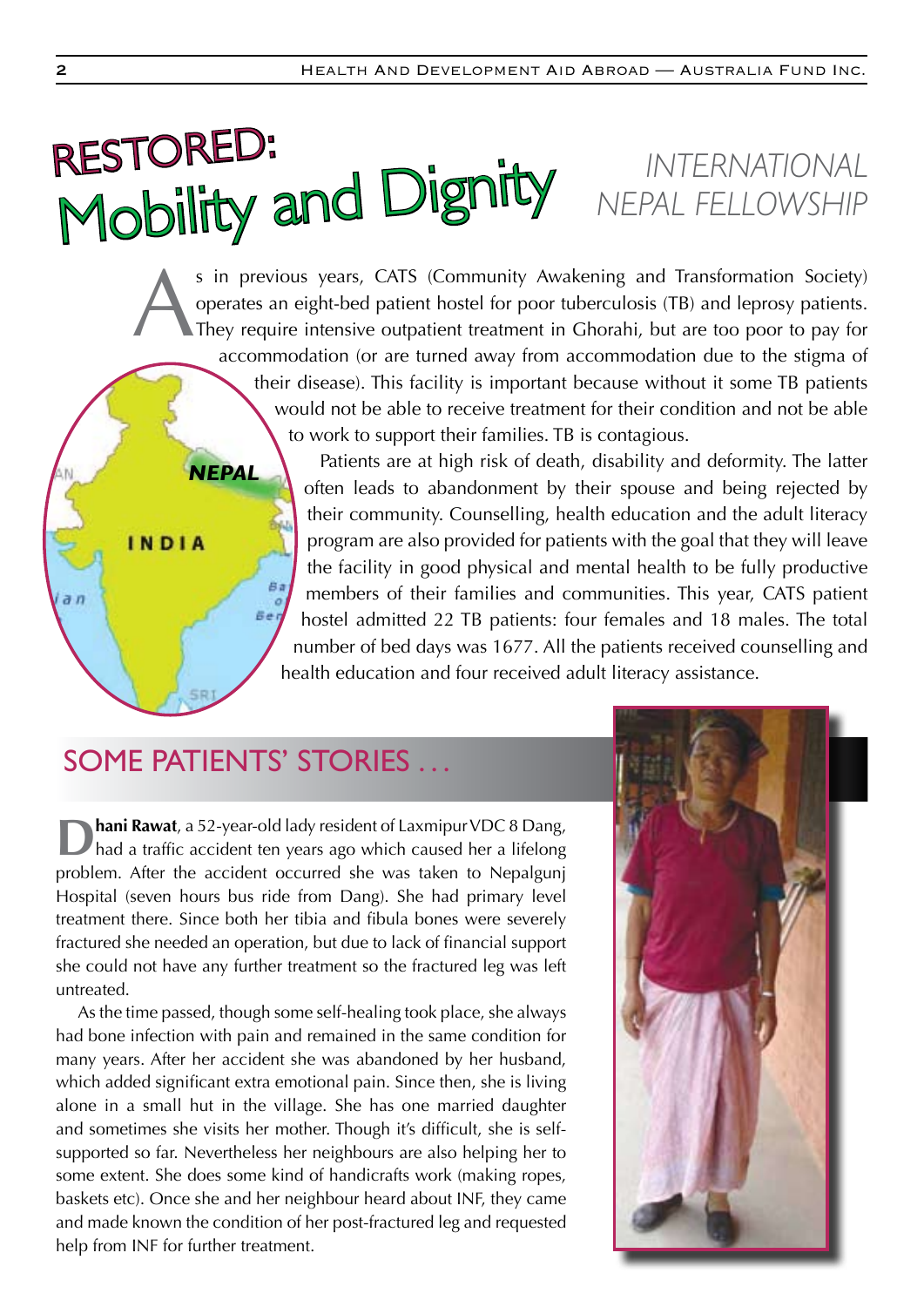After discussions among the concerned members of INF Dang Program, it was decided to help Dhani with her treatment. She was referred to INF's Green Pastures Hospital and Rehabilitation Centre in Pokhara where she had her leg amputated. Sadly, this was the only option left for her affected leg.

After the successful operation and physiotherapy she was given a beautiful prosthesis and is now walking on it and does not need to use her crutches.

Dhani is very thankful to INF. Without this help she would have been left with the useless limb, continuous pain and crawling about for her daily activities.

**Bishnu Pun**, aged 40, is infected by extra pulmonary TB. She lives in Jaulipokhari VDC, Rolpa District. She has a husband and six daughters, ie eight family members and none of the children are married. She has a small garden within her property but she is economically weak. It is hard for her to manage the household so her husband had to go to India to earn some money to fulfil their needs. After that, it was hard to care for the family.

She said she spent Rs.30,000 (AU\$440) walking here and there trying to find out what disease she had. Finally she knew that she had TB. She was upset hearing it and she had no money to buy medicines and it was too far to reach the health post almost three hours' walk from

her home. She was physically weak too.

When she came to Ghorahi (one day's walk) for her treatment, knowing she had TB, the Government hospital referred her to CATS Nepal. Her husband was with her when she was admitted to us. After taking medicines regularly, within two weeks she began to walk properly. She looks physically stronger and her health is improving. She says that if CATS hadn't been there to support her she would have died by now. She says that CATS provided medicine, good food and lodging and took good care of her so that she is alive today. She and her family are very grateful for this help.

**Rajan** was burnt on his leg as a sympath of the sequence of  $\mathbb{R}$  is low-caste family was too poor to seek medical treatment. Burns are very common in

Nepal, especially among women and children. Children sleep by the open fire and often roll into them at night. Local treatment is to rub a mixture of cow dung and grass onto the burn. This is very painful and can cause



As time passed, Rajan's burn



and leg. His right leg was permanently bent at the knee and he couldn't straighten his leg or bend it any further. He also kept developing wounds and ulcers on the old burn site and the other children tormented him because of his limp and the smell of the ulcers. He became very withdrawn, unhappy and refused to go to school. When he came to our leprosy rehabilitation

centre we could see he would need an operation to cut away the burn scar and need skin grafting. But first he needed good nutrition and for

BURN TREATMENT: *Cow Dung and Grass?!*

> his ulcer to heal. We admitted him for treatment of the ulcer, gave him good nutrition and also treated his worm and Giardia infections. When the ulcer was healed we sent him to the nearest surgical mission hospital for the operation and skin grafting, then he came back to us for care while the graft was healing and for rehabilitation.

> Rajan is a much happier boy now that his leg is on the mend and his future is looking much brighter. He is now interacting well with others and is keen to return to school. He has shown a keen interest in reading good news stories while in our centre and we are trusting that he will experience holistic healing.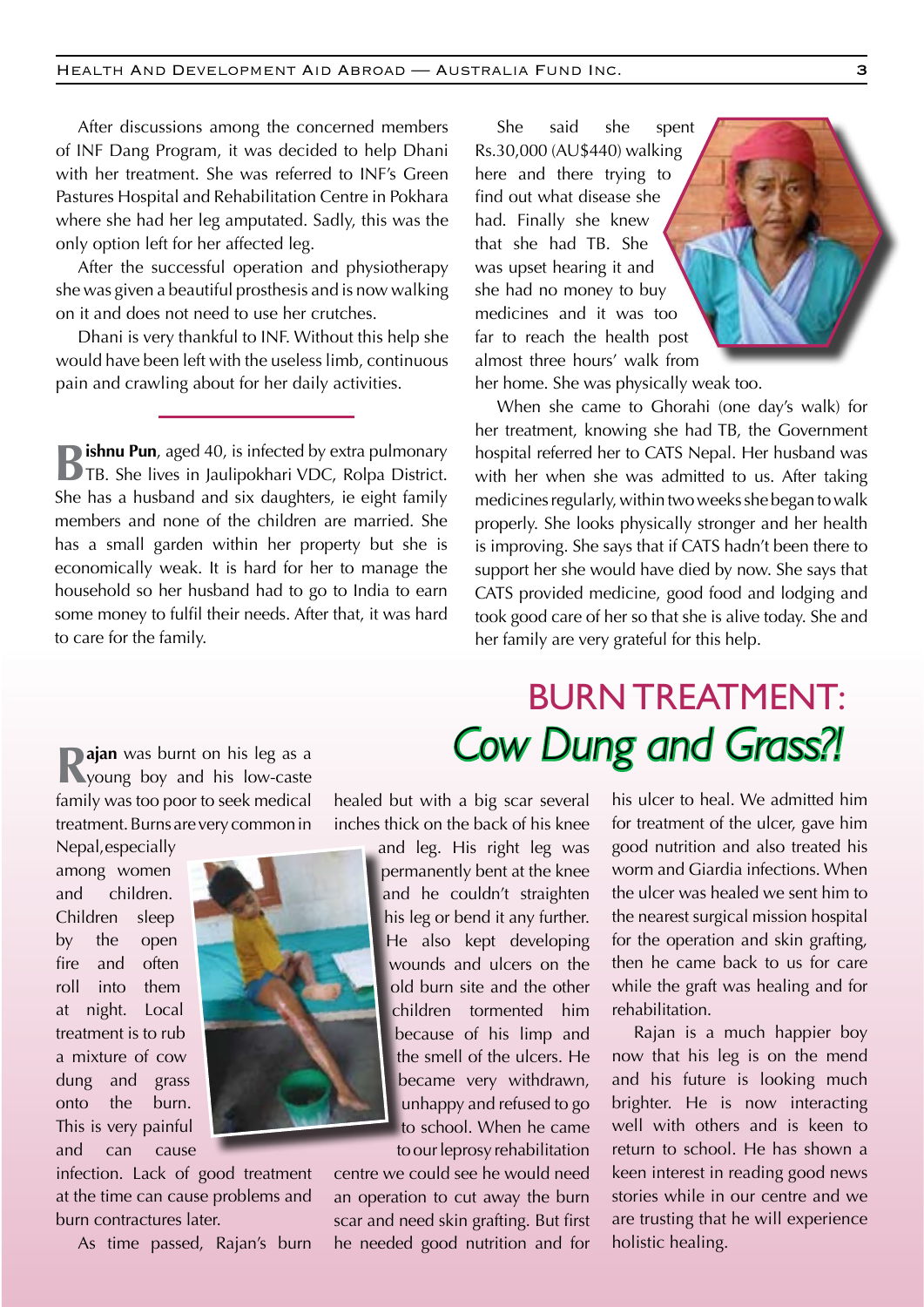Bridge

of

## New Vision, New Venture . . .

Dear Readers,

Thank you so much for your partnership with us in Cambodia and particularly in the Bridge of Hope program. After a period of transitions in several ways, the Bridge of Hope is now moving towards a new venture…

**GOAL:** Our desire is, as previously, to continue to reach out to children at risk. We believe that in order to see long-lasting change, we need to *target families and communities* rather than exclusively work with the children. Our aim is to see long-term transformation, hope and a better future for them.

**LOCATION:** The slums situation in Phnom Penh, the current project's location, is one of unpredictability as the children are being relocated to various places. Furthermore, the NGO coverage of the poor communities in town seems to be providing adequately for people's needs. Being aware of this, we have been looking into a new location for the project for several months. Being advised by a network of organisations specialised in fighting child sexual exploitation and human trafficking, we looked into the provincial town of Siem Reap, where issues such as domestic violence, abuse and exploitation are affecting the children and their families. After much consideration, we decided to move in this direction, which we have now done. Siem Reap is 300 km north of Phnom Penh. Hope  *CAMBODIA*

The children and families who were in our care until we moved are being taken care of by other organisations working in Phnom Penh and we are very grateful to them.

**STRATEGY:** We want to target families and communities, hence, we are thinking of working in a small, poor community in Siem Reap, having a *community centre* right where the people are. Activities will be designed according to the people and the community felt needs. We plan to have programs for adults as well as children. Community health education and child-to-child training are approaches we will consider using.

Obviously, we will be working more in the area of *prevention*, intervening when necessary. We believe there is a need to work at the root of what

causes so many children to end up on the streets or in all kinds of exploitive situations. We also believe that real transformation starts in the heart and mind and therefore will work towards that end.

We are thinking, at a later stage, of working also in more remote villages where there are major needs for education and healthcare.

**PERSONNEL:** Ms Valeria Peres is the new project manager and she has 16 years experience working with children at risk and traumatized children in Cambodia. Dr Christine Lindenmayer is working alongside Valeria Peres, bringing both field and professional experience to the project. We will recruit Cambodian personnel in Siem Reap to come alongside to learn and help. Once again, thank you for your very much-appreciated support.

Health And Development Aid Abroad PO Box 733, Ashmore City, Qld 4214, Australia

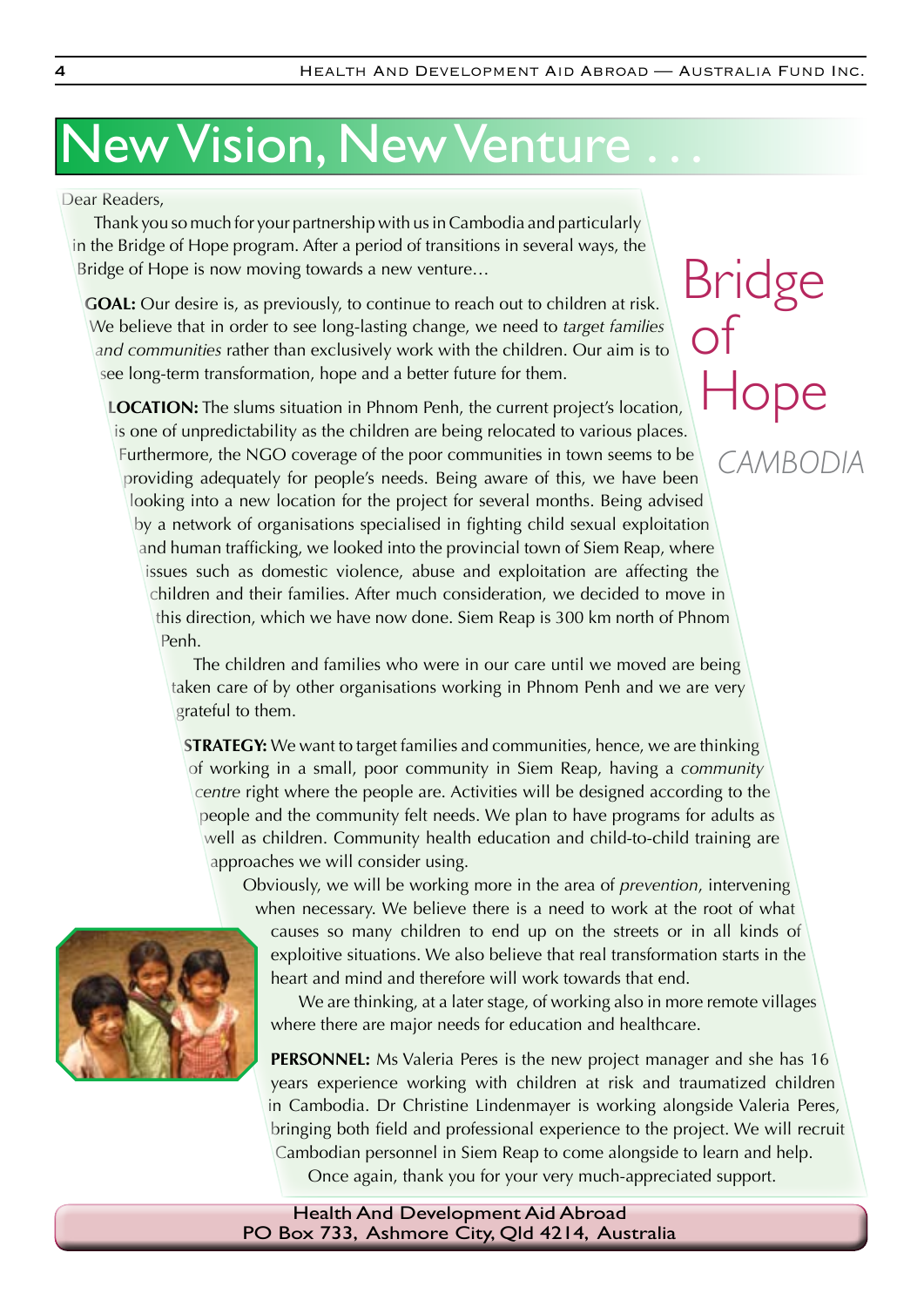## **Current HADA Projects** *All projects listed here are approved for tax deductibility*



## **Registered HADA offices**

#### **HADA, Yunnan, China**

Managers: Kai and Estella Ho

- Yuxi: food and supplies for sponsored school children.
- Kunming: Manager: Linda Congdon Researching new opportunities.

#### **HADA, Astana, Kazakstan**

Manager: David Pichotta

- Step: training to achieve skills to ensure that people can find gainful employment or go into business themselves.
- Source of Hope: counselling centre for women with past abortions and other issues and helping people to make sensible family planning decisions.
- Open Doors Community Centre: a place to gain employable skills and life skills for young adults, couples and parents.
- Valueology teaching: assisting schools by providing teaching materials, and teaching values to teenagers and students.

## **Associate organisations' projects**

#### **Consulting Training Support, Oujda, Morocco**

Manager: Andrew Jones

• Care of Cerebral Palsy children in their homes.

#### **Literacy Project, Côte d'lvoire, West Africa**

Manager: Alfred Koussi

• Literacy for adults.

#### **Phnom Penh, Cambodia**

Manager: Martin Aerne

• Vocational Training Program: Tailoring Workshop, Metal Workshop and I.T. Support / Customer Service.

#### **Siem Reap, Cambodia**

Manager: Valéria Pires

• Bridge of Hope: Working with families and communities to prevent children at risk becoming street children.

#### **Kham Health Associates, Sichuan Province, China**

- Screen and treat people with Hydatids; educate the whole community in Hydatids prevention.
- Disaster Relief: help in the form of food, blankets, shoes and shelter, and provision of yaks in the summer.

#### **Bridgewater Care, Guiyang, China**

Manager: Karen Kirkland

Hospital and community-based physiotherapy/rehabilitation training for recently disabled individuals from stroke, head injury, spinal cord injury and neuromuscular disease.

#### **Entreaide Globale, Hohhot, Inner Mongolia, China** Manager: Kate Lee

- A Cup of Water Community Centre Project: provide finances for poor children to attend school; teach English, and English teacher training.
- Community Centre

## **Good Neighbor Society, Ulaanbaatar, Mongolia**

Manager: Mark Jennings

Feeding poor children; Mobile Library; Hearing Aid Projects; Reading Glasses Project ; Kindergarten Project; Character Training; Micro Loans

#### **International Nepal Fellowship, Dang Province, Nepal**

Manager: Dr Julie Lincoln

- CATS: Community development; environmental health; TB patient hostel; youth awareness program and scholarships for poor children.
- Leprosy/rehab project: care of leprosy, general disability and burns patients; footwear provision; training government health workers; income generation.

#### **Maxton Strong School, Banbassa, India**

Manager: Rick Shipway

School buildings for orphans and local children

**Mercy Welfare Society, New Delhi, India** Project Consultant: John King

Education and vocational training to urban disadvantaged.

#### **Please make your cheque payable to** *HADA Relief Fund***. Do not include the name of the person or project on the cheque.**

Health And Development Aid Abroad, PO Box 733, Ashmore City Qld 4214, Australia